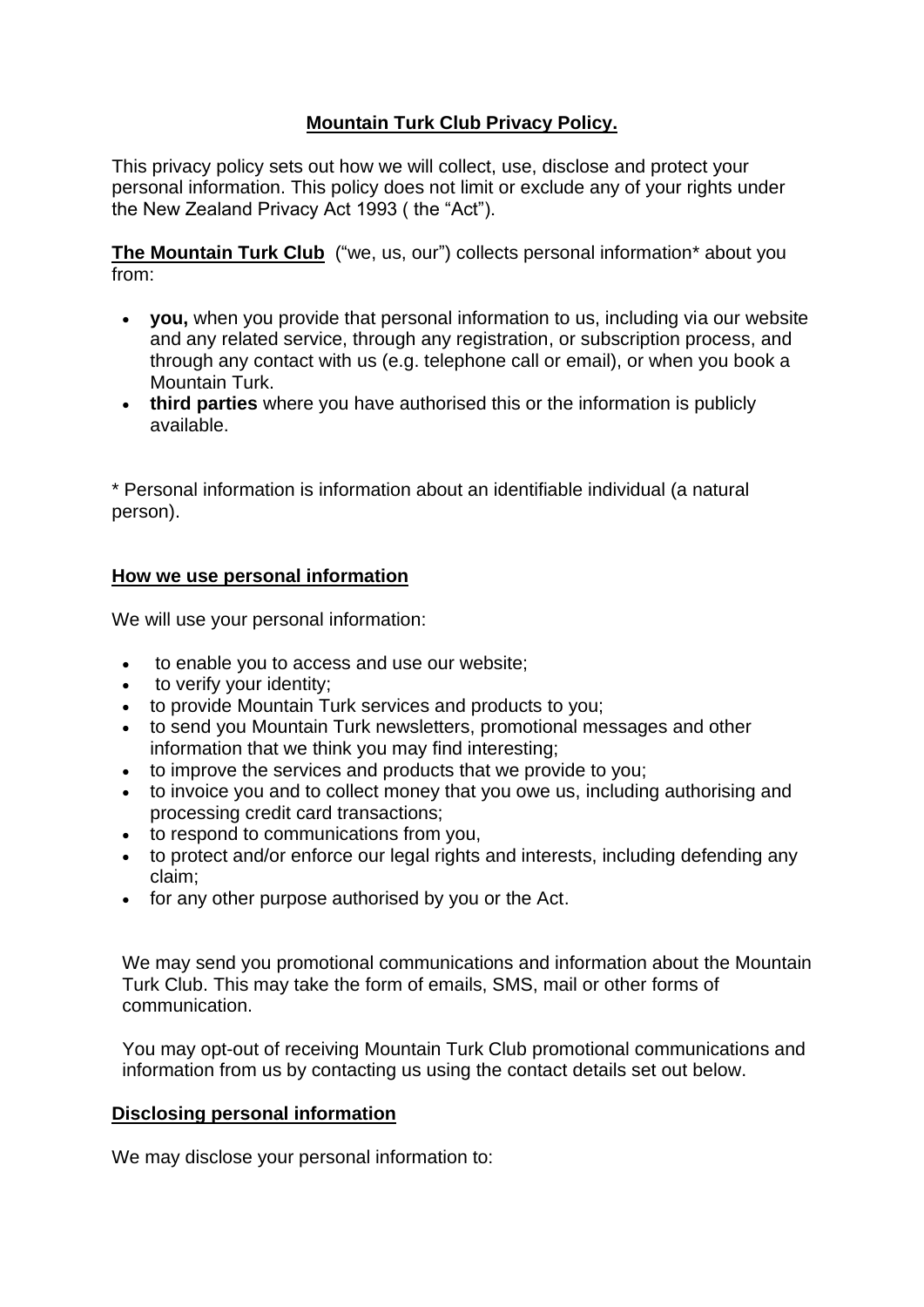- Mountain Turk Club committee members and Mountain Turk administration staff for the purposes of providing you with our services and products;
- third party suppliers and service providers (including providers for the operation of our website and/or our business or in connection with providing our Mountain Turk services to you);
- payment systems operators (e.g. merchants receiving credit card payments);
- professional advisers;
- any person to whom our assets or business (or any part of them) are transferred;
- a person who can require us to supply your personal information (e.g. a regulatory authority);
- any other person authorised by the Act or another law (e.g. a law enforcement agency); and/or
- any other person authorised by you.

We may also disclose your name and email address to other members of the Mountain Turk Club through the regular publication of membership lists.

Subject to legal and regulatory disclosure requirements if you express the wish to make anonymous donations to the Mountain Turk Club we will not publish or disclose your identity and your beneficial donation will remain anonymous.

Please note that a business that supports our services and products may be located outside New Zealand. This may mean your personal information is held and processed outside New Zealand.

#### **Protecting personal information**

We may hold your personal information in either electronic or hard copy form. We will take reasonable steps to keep your personal information safe from loss, unauthorised activity, or other misuse. However, we cannot guarantee the security of your personal information.

#### **Using our website**

We may collect personal information about you when you use and access our website.

While we do not use browsing information to identify you personally, we may record certain information about your use of our website, such as which pages you visit, the time and date of your visit and the internet protocol address assigned to your computer.

### **Cookies**

We may also use 'cookies' or other similar tracking technologies on our website that help us track your website usage and remember your preferences. Cookies are small files that store information on your computer, TV, mobile phone or other device. They enable the entity that put the cookie on your device to recognise you across different websites, services, devices and/or browsing sessions. You can